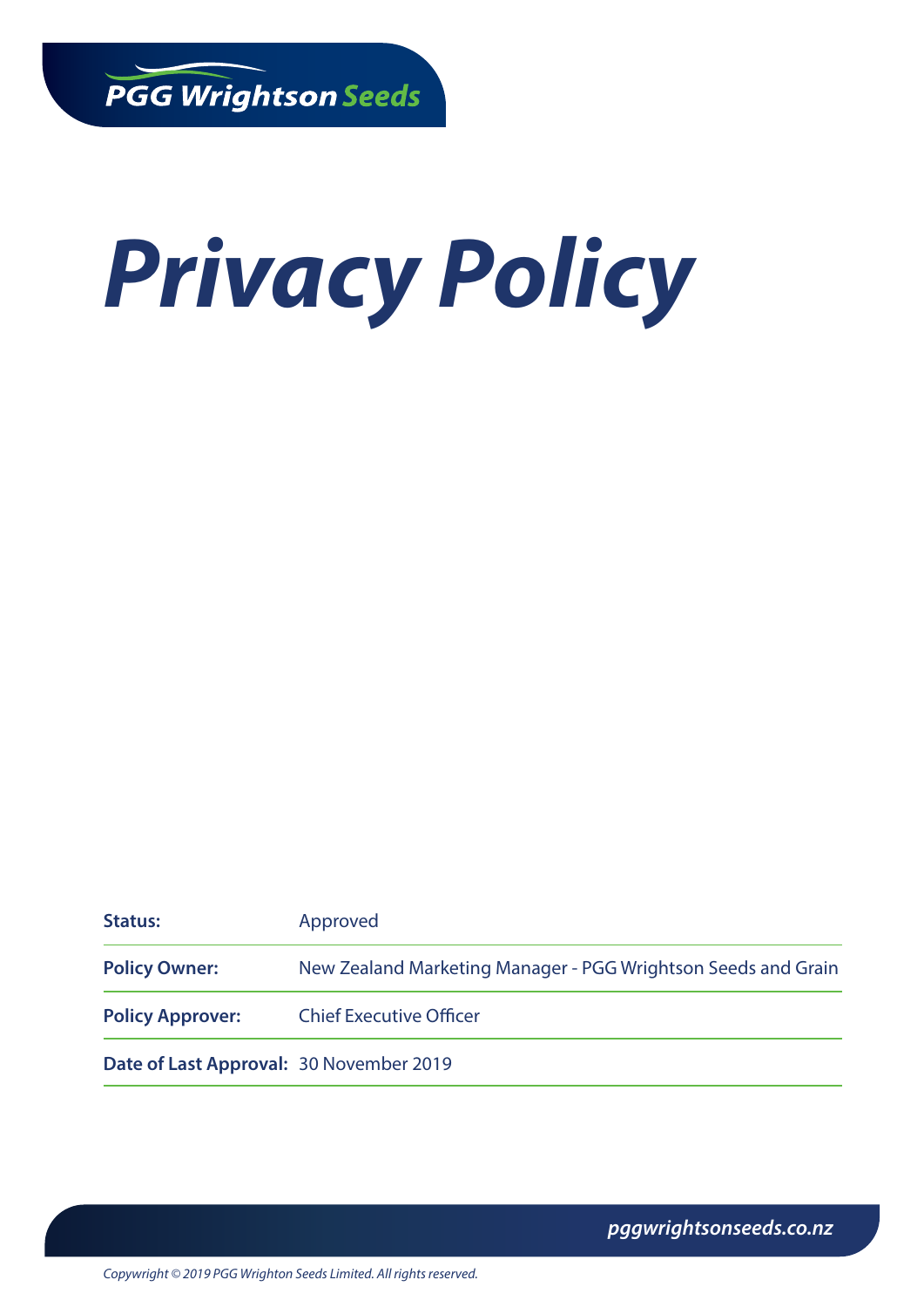### *Introduction*

PGG Wrightson Seeds Limited **(we, us, our)** complies with the New Zealand Privacy Act 1993 and the Australian Privacy Act 1988 **(the Act)** when dealing with personal information. Personal information is information about an identifiable individual (a natural person). This policy sets out how we will collect, use, disclose and protect your personal information. This policy does not limit or exclude any of your rights under the Act. If you wish to seek further information on the Act, se[e www.privacy.org.nz](https://www.privacy.org.nz) or [www.oaic.gov.au/privacy/the-privacy-act/](https://www.oaic.gov.au/privacy/the-privacy-act/)

# *Changes to this policy*

We may change this policy by uploading a revised policy onto the website. The change will apply from the date that we upload the revised policy.

## *Who do we collect your personal information from*

We may collect personal information about you from:

- you, when you provide that personal information to us, including via the website and any related service, through any registration or subscription process, through any contact with us (e.g. telephone call or email), or when you buy or use our services and products
- third parties where you have authorised this or the information is publicly available.

If possible, we will collect personal information from you directly.

#### *How we use your personal information*

We may use your personal information:

- to verify your identity
- to provide services and products to you
- to market our services and products to you, including contacting you electronically (e.g. by text or email for this purpose)
- to improve the services and products that we provide to you
- to undertake credit checks of you (if necessary)
- to bill you and to collect money that you owe us, including authorising and processing credit card transactions
- to respond to communications from you, including a complaint
- to conduct research and statistical analysis (on an anonymised basis)
- to protect and/or enforce our legal rights and interests, including defending any claim
- for any other purpose authorised by you or the Act.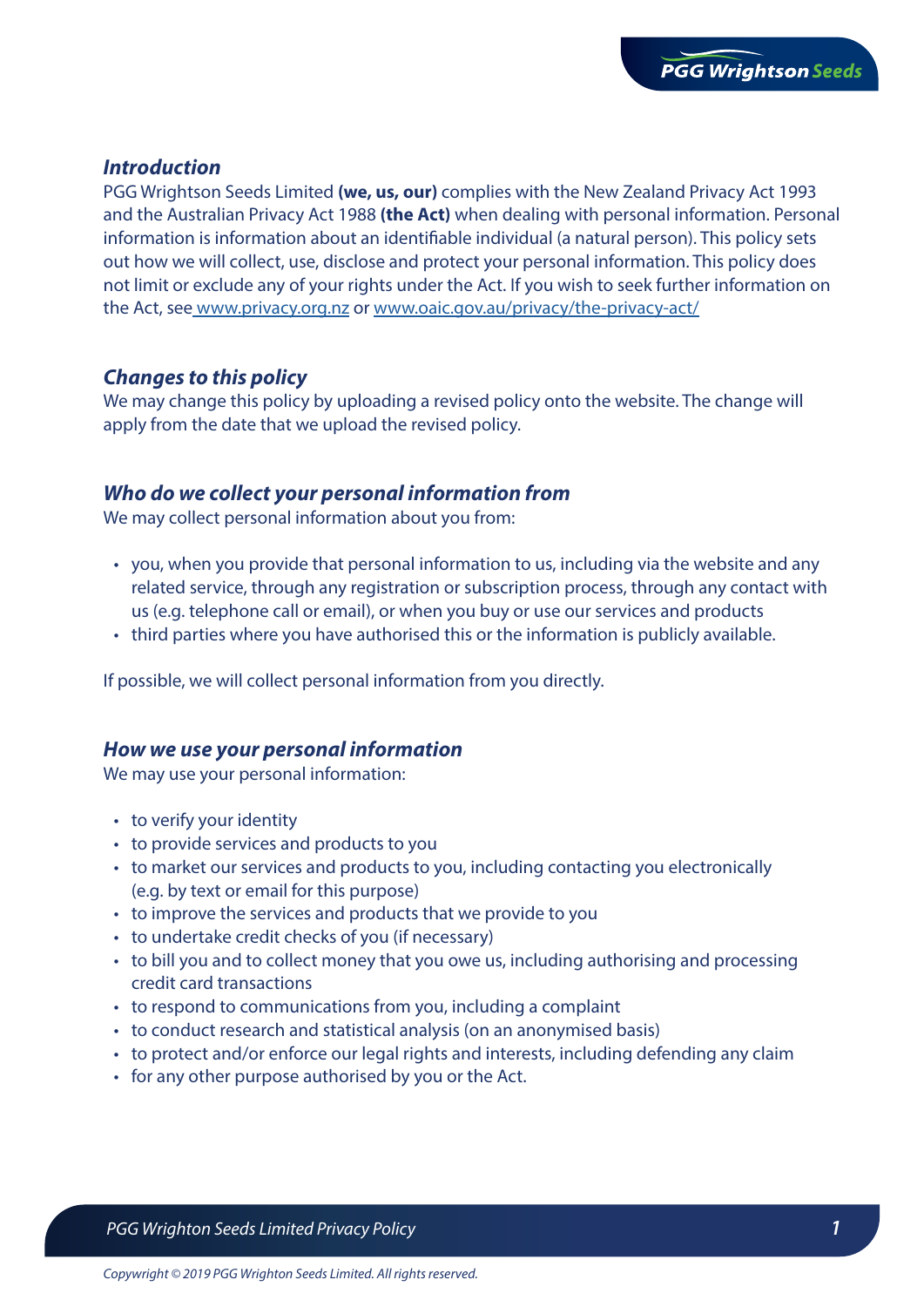# *Disclosing your personal information*

We may disclose your personal information to:

- another company within our group
- any business that supports our services and products, including any person that hosts or maintains any underlying IT system or data centre that we use to provide the website or other services and products
- a credit reference agency for the purpose of credit checking you
- other third parties (for anonymised statistical information)
- a person who can require us to supply your personal information (e.g. a regulatory authority)
- any other person authorised by the Act or another law (e.g. a law enforcement agency)
- any other person authorised by you.

[A business that supports our services and products may be located outside New Zealand or Australia. This may mean your personal information is held and processed outside New Zealand or Australia.]

#### *Protecting your personal information*

We will take reasonable steps to keep your personal information safe from loss, unauthorised activity, or other misuse.

#### *Accessing and correcting your personal information*

Subject to certain grounds for refusal set out in the Act, you have the right to access your readily retrievable personal information that we hold and to request a correction to your personal information. Before you exercise this right, we will need evidence to confirm that you are the individual to whom the personal information relates.

In respect of a request for correction, if we think the correction is reasonable and we are reasonably able to change the personal information, we will make the correction. If we do not make the correction, we will take reasonable steps to note on the personal information that you requested the correction.

If you want to exercise either of the above rights, email us at [info@pggwrightsonseeds.com.au](mailto:info@pggwrightsonseeds.com.au) or [info@pggwrightsonseeds.co.nz.](mailto:info@pggwrightsonseeds.co.nz) Your email should provide evidence of who you are and set out the details of your request (e.g. the personal information, or the correction, that you are requesting).

We may charge you our reasonable costs of providing to you copies of your personal information or correcting that information.

 *PGG Wrighton Seeds Limited Privacy Policy 2*